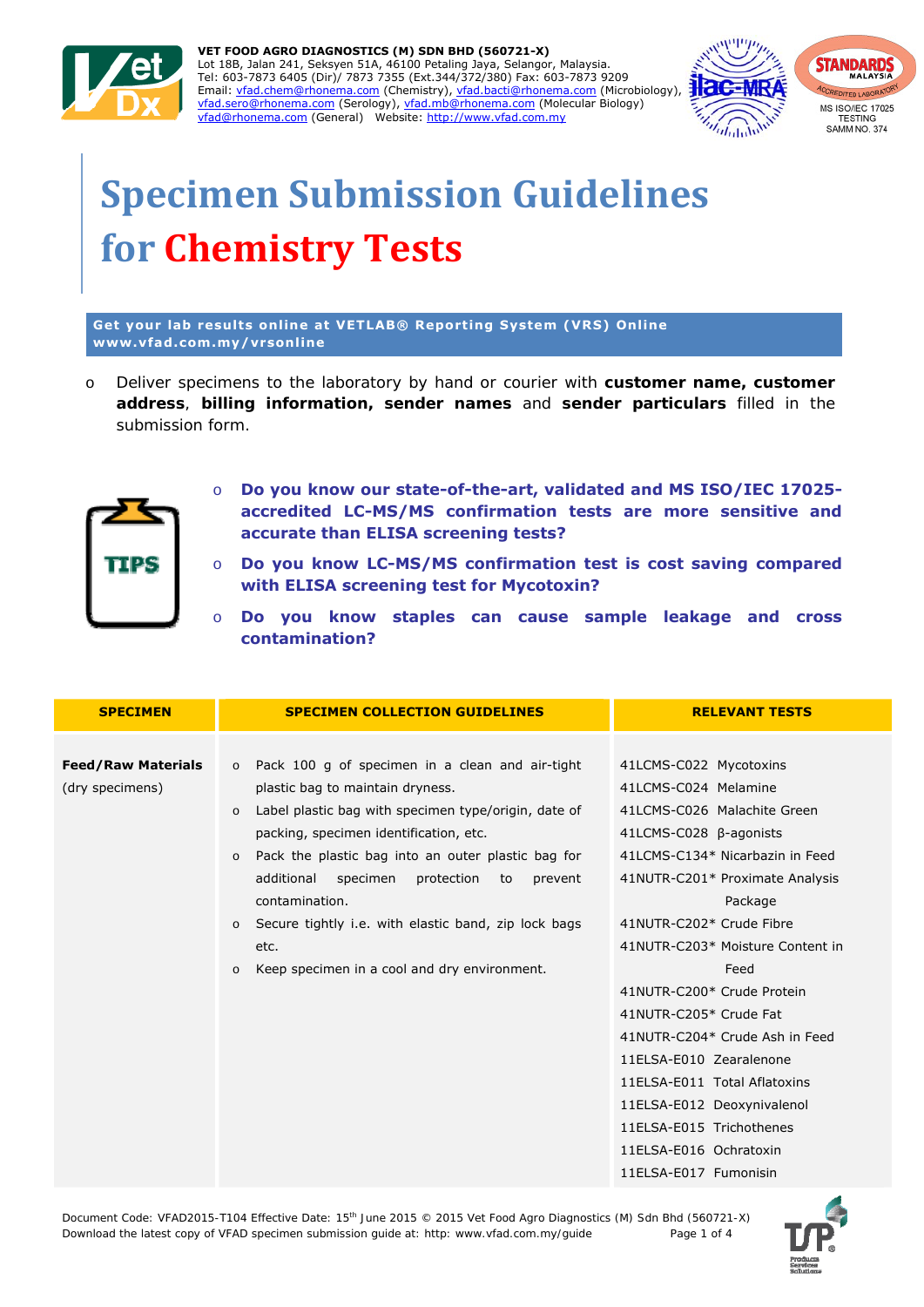

#### vfad@rhonema.com (General) Website: http://www.vfad.com.my vfad.com/ **VET FOOD AGRO DIAGNOSTICS (M) SDN BHD (560721-X)**  Lot 18B, Jalan 241, Seksyen 51A, 46100 Petaling Jaya, Selangor, Malaysia. Tel: 603-7873 6405 (Dir)/ 7873 7355 (Ext.344/372/380) Fax: 603-7873 9209 Email: vfad.chem@rhonema.com (Chemistry), vfad.bacti@rhonema.com (Microbiology), vfad.sero@rhonema.com (Serology), vfad.mb@rhonema.com (Molecular Biology) vfad@rhonema.com (General) Website: http://www.vfad.com.my



| <b>SPECIMEN</b>                              | <b>SPECIMEN COLLECTION GUIDELINES</b>                                                                                                                                                                                                                                                                                                                                                                                                                                                                     | <b>RELEVANT TESTS</b>                                                                                                                                                                                                                                                                                              |
|----------------------------------------------|-----------------------------------------------------------------------------------------------------------------------------------------------------------------------------------------------------------------------------------------------------------------------------------------------------------------------------------------------------------------------------------------------------------------------------------------------------------------------------------------------------------|--------------------------------------------------------------------------------------------------------------------------------------------------------------------------------------------------------------------------------------------------------------------------------------------------------------------|
|                                              |                                                                                                                                                                                                                                                                                                                                                                                                                                                                                                           | 41MOIS-C037 Moisture Analysis<br>11ELSA-E033* Melamine (Wheat, Gluten,<br>Pet Food)<br>11ELSA-E034* Melamine (Milk, Milk<br>Powder, Biscuits)<br>41HPLC-C001 Nystatin<br>41HPLC-C002 Amoxicillin<br>41HPLC-C003 Clopidol<br>41HPLC-C006* Ractopamine<br>41HPLC-C010 Tilmicosin<br>41HPLC-C011* Trimethoprim        |
| <b>Eggs</b><br>(fragile specimens)           | Suitable quantity is 2 eggs or more per submission.<br>$\circ$<br>Label the specimen with date of packing, specimen<br>$\circ$<br>identification, etc.<br>Indicate on submission form if pool sample is<br>$\circ$<br>required.<br>Place eggs in suitably egg trays for padded<br>$\circ$<br>protection.<br>Fasten and tie the egg trays with string.<br>$\circ$                                                                                                                                          | 41LCMS-C025 Sudan Red<br>41LCMS-C133* Diclazuril and 4, 4'<br>Dinitrocarbanilide<br>(Nicarbazin)<br>41LCMS-C136* Fluoroquinolones in<br>Egg<br>41LCMS-C137* Tetracyclines in Egg<br>11ELSA-E034* Melamine (Egg)                                                                                                    |
| <b>Meat/Muscle</b><br>(perishable specimens) | Pack 200 g of specimen in a clean and air-tight<br>$\circ$<br>plastic bag.<br>Label plastic bag with specimen type/origin, date of<br>$\circ$<br>packing, specimen identification and other details,<br>etc.<br>Pack that plastic bag into an outer plastic bag for<br>$\circ$<br>additional specimen protection to prevent<br>contamination.<br>Secure tightly i.e. with elastic band, zip lock bags,<br>$\circ$<br>etc.<br>Keep specimen in an ice box filled with ice packs to<br>prevent degradation. | 41LCMS-C018 Chloramphenicol<br>41LCMS-C019 Nitrofurans<br>41LCMS-C020 Tetracyclines<br>41LCMS-C021 Sulfonamides<br>41LCMS-C023 Fluoroquinolones<br>41LCMS-C027* Clopidol<br>41LCMS-C135* 4, 4' Dinitrocarbanilide<br>in Meat<br>41NUTR-C206* Crude Protein in Meat<br>11ELSA-E034* Melamine (Yogurt, Ice<br>Cream) |

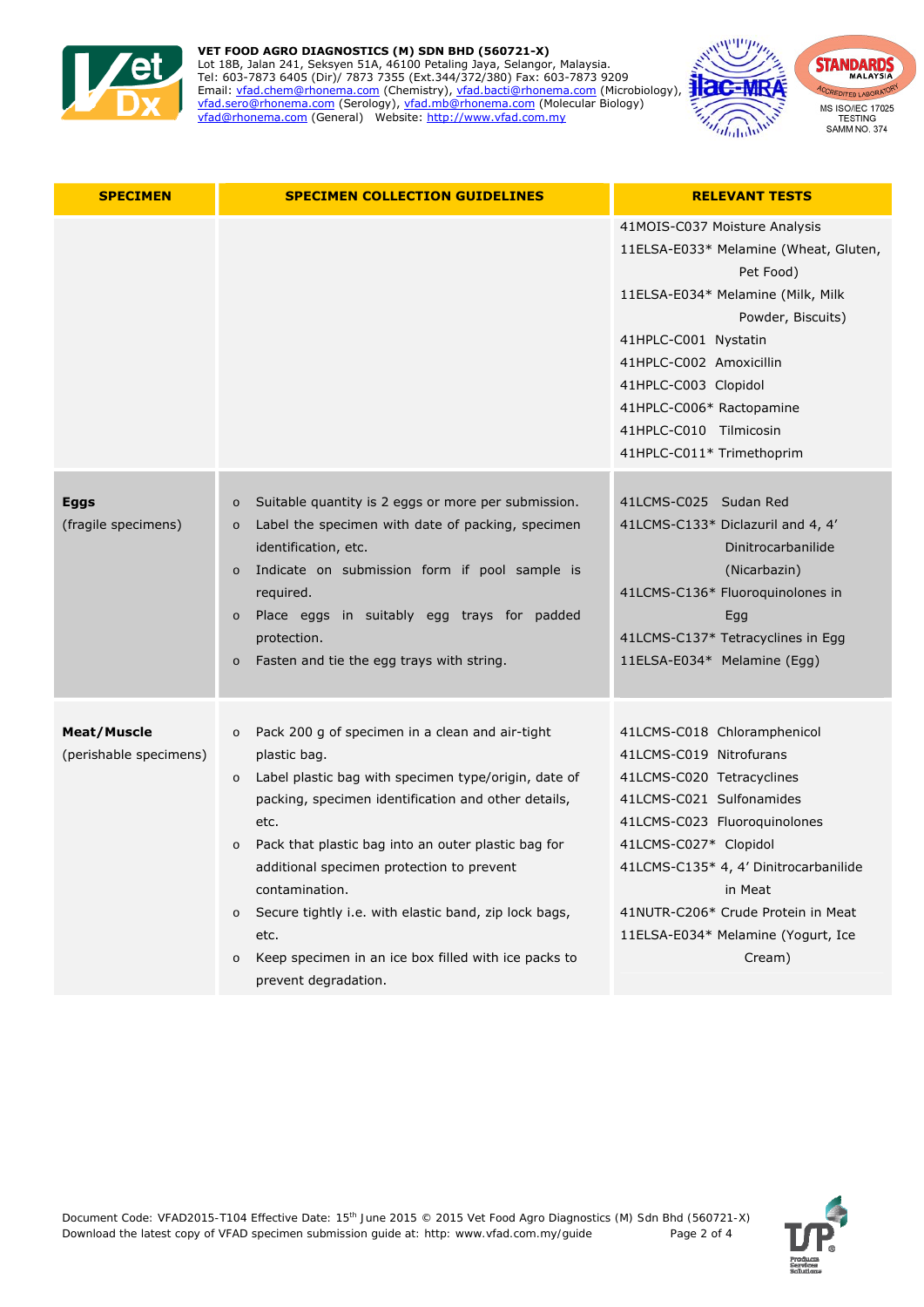

#### vfad@rhonema.com (General) Website: http://www.vfad.com.my vfad.com/ **VET FOOD AGRO DIAGNOSTICS (M) SDN BHD (560721-X)**  Lot 18B, Jalan 241, Seksyen 51A, 46100 Petaling Jaya, Selangor, Malaysia. Tel: 603-7873 6405 (Dir)/ 7873 7355 (Ext.344/372/380) Fax: 603-7873 9209 Email: vfad.chem@rhonema.com (Chemistry), vfad.bacti@rhonema.com (Microbiology), vfad.sero@rhonema.com (Serology), vfad.mb@rhonema.com (Molecular Biology) vfad@rhonema.com (General) Website: http://www.vfad.com.my



| <b>SPECIMEN</b>                   | <b>SPECIMEN COLLECTION GUIDELINES</b>                                                                                                                                                                                                                                                                                                                                            | <b>RELEVANT TESTS</b>                    |
|-----------------------------------|----------------------------------------------------------------------------------------------------------------------------------------------------------------------------------------------------------------------------------------------------------------------------------------------------------------------------------------------------------------------------------|------------------------------------------|
| Urine/Water<br>(liquid specimens) | o Pack 100 mL of specimen in a clean, leak-proof<br>plastic container.<br>Label the container with specimen type/origin, date<br>$\circ$<br>of packing, specimen identification, etc.<br>Place the container in a clean plastic bag and seal<br>$\circ$<br>for additional protection.<br>Keep specimen in an ice box filled with ice packs to<br>$\circ$<br>prevent degradation. | 41LCMS-C029 B-agonists<br>41PH00-C038 pH |

## **How do we test antibiotic residues?**

| <b>CHEMISTRY TEST</b>                                                                                                                                                                                                                                                                                                                                                                                                                                                                                                                                                                                                                                                                                                                                                                                                                                                                                                                      | <b>MICROBIOLOGY TEST</b>                                                                                                                                                                                                                                                                           |
|--------------------------------------------------------------------------------------------------------------------------------------------------------------------------------------------------------------------------------------------------------------------------------------------------------------------------------------------------------------------------------------------------------------------------------------------------------------------------------------------------------------------------------------------------------------------------------------------------------------------------------------------------------------------------------------------------------------------------------------------------------------------------------------------------------------------------------------------------------------------------------------------------------------------------------------------|----------------------------------------------------------------------------------------------------------------------------------------------------------------------------------------------------------------------------------------------------------------------------------------------------|
| Chloramphenicol<br>$\circ$<br>41LCMS-C018 - maet and tissue<br>41LCMS-C069* - feed<br>٠<br>41LCMS-C070* - egg<br>٠<br>41LCMS-C019 Nitrofurans (AMOZ, AOZ, AHD & SC) - meat<br>$\circ$<br>41LCMS-C124* Nitrofurans (Nitrofurantoin, Nitrofurazone,<br>$\circ$<br>Furazolidone & Furaltadone) - feed<br>Tetracyclines (TC, OTC, CTC & DC)<br>$\circ$<br>41LCMS-C020 - meat<br>$41$ LCMS-C $122*$ - feed<br>$\blacksquare$ 41LCMS-C137* - egg<br>Sulfonamides (Sulfadiazine, Sulfamerazine, Sulfadimethoxine &<br>$\circ$<br>Sulfachinoxalin)<br>41LCMS-C021 - meat<br>$-41$ LCMS=C127* - feed<br>Fluoroquinolones (Difloxacin, Danofloxacin, Flumequine,<br>$\circ$<br>Sarafloxacin, Ofloxacin & Enrofloxacin)<br>41LCMS-C023 - meat<br>٠<br>41LCMS-C123* - feed<br>٠<br>$41$ LCMS-C $136*$ - egg<br>٠<br>Amoxicillin, Erythromycin A, Spiramycin I, Tilmicosin &<br>$\circ$<br>Trimethoprim - meat & feed<br>Quantitative test (LOD to ppb) | Antibiotic Residues Test by Microbiological<br>$\circ$<br>Assay<br>$-21BAAR-B012$ - meat<br>21BAAR-B044 - egg<br>٠<br>Does not test for specific antibiotic<br>$\blacksquare$<br>To quantify antibiotic residues, chemistry test<br>$\overline{\phantom{a}}$<br>is recommended<br>Qualitative test |